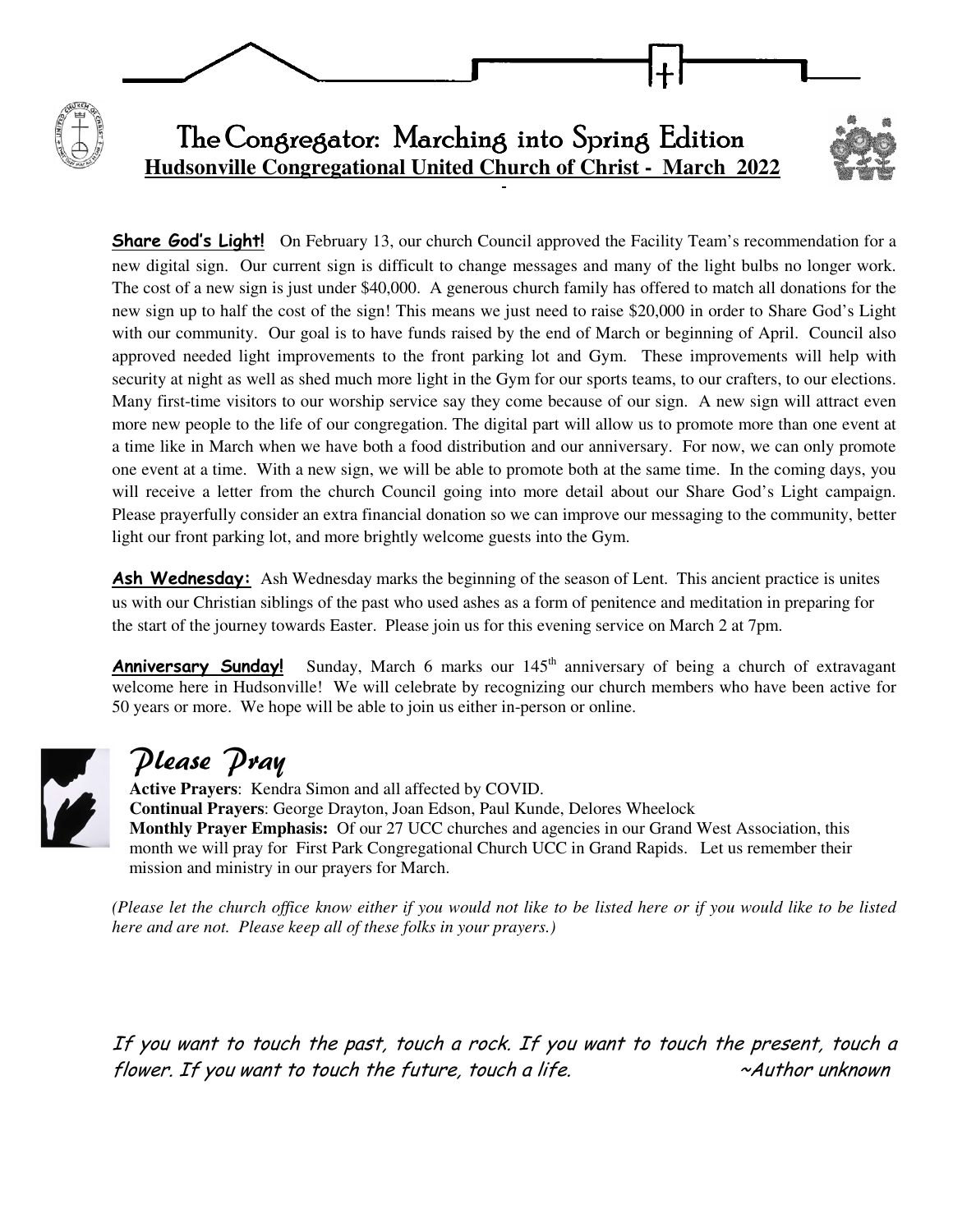## WE'RE ON A MISSION!

Save the Date!!! Our next Feeding America will be held on **March 3rd** from 5:30-7:30 pm. The distribution will be done curbside and many hands make light work. We would like volunteers to arrive around 5pm to help set up. As soon as the truck arrives and is unloaded, we can start the drive through process for whomever comes. We should be done around 7:15 or so. If you are able to help, please either sign up at the Welcome Desk or contact the church office to let us know that you can help.

More Mission News! Thank you for your continued financial support of the many organizations we support as a church. It was wonderful to hear from Jodi Cole Meyer from Love Your Neighbor. As she shared what they do for those in need of help and how our financial help support those offerings. We look forward to hearing from leaders of the GR NAACP in March.

Nestlings: The times are always changin'. We are still collecting diapers and wipes for our wee neighbors. Any and all sizes are needed, but larger sizes (for the less wee) are a particular need. Donations can be placed next to the Nestling diaper display in the narthex, or in the blue bucket by the church's back door.

Help Needed: Feel a calling to help serve? Enjoy working or organizing in a kitchen environment? We are still looking for someone to head up the running of our kitchen. If you'd like a few more details, see Sue Dykstra or Janet Overbeek.



Hand2Hand**:** It is hard to believe, but we only have 6 more deliveries to South Elementary to complete this school year. Your generosity as a Congregation has kept our pantry stocked so we can serve our children. Thank you! For the month of March, we are requesting donations of cream of chicken,

cream of mushroom, and any other kid friendly cans of soup. We will also continue to receive and appreciate any other donations of shelf-safe, not too heavy, food items to add to the backpacks. HOWEVER, please check the expiration dates on any donations to make sure the food will be good to use until at least next November. We are beginning to start the process of closing down our pantry for the summer months and do not wish to have items that will expire before we can use them. Thanks for your consideration of this.

*--Your Mission Board and H2H volunteers*

### A Report from Your Treasurer:

I wanted to take a second to say **Thank You!** After completing the annual giving reports I can honestly say this has been the most generous year of giving for our church in at least the last 10 years. Because of your gifts we were able to do amazing things in our building and our community. We truly could not have done this without you. Know this, each gift - no matter the size - is important and appreciated. Our congregation is made up of members and friends who believe in our mission and your gifts make that happen.

 All of that aside please let me know if you received your giving report and think something is not quite right. Additionally, if you were expecting to receive a giving report and have not yet received one please let me know.

Thank you again for all that you do to show that the Love of God is for everyone.

 *--David Bendert, Treasurer* 



It's almost Spring! Turn over a new leaf! Volunteer as….A Sunday School Teacher! A Post-Service Offering Counter! A SafeServ Kitchen Person! A Treasurer!!!! Contact the church office for more information. March right into a new beginning! Volunteer!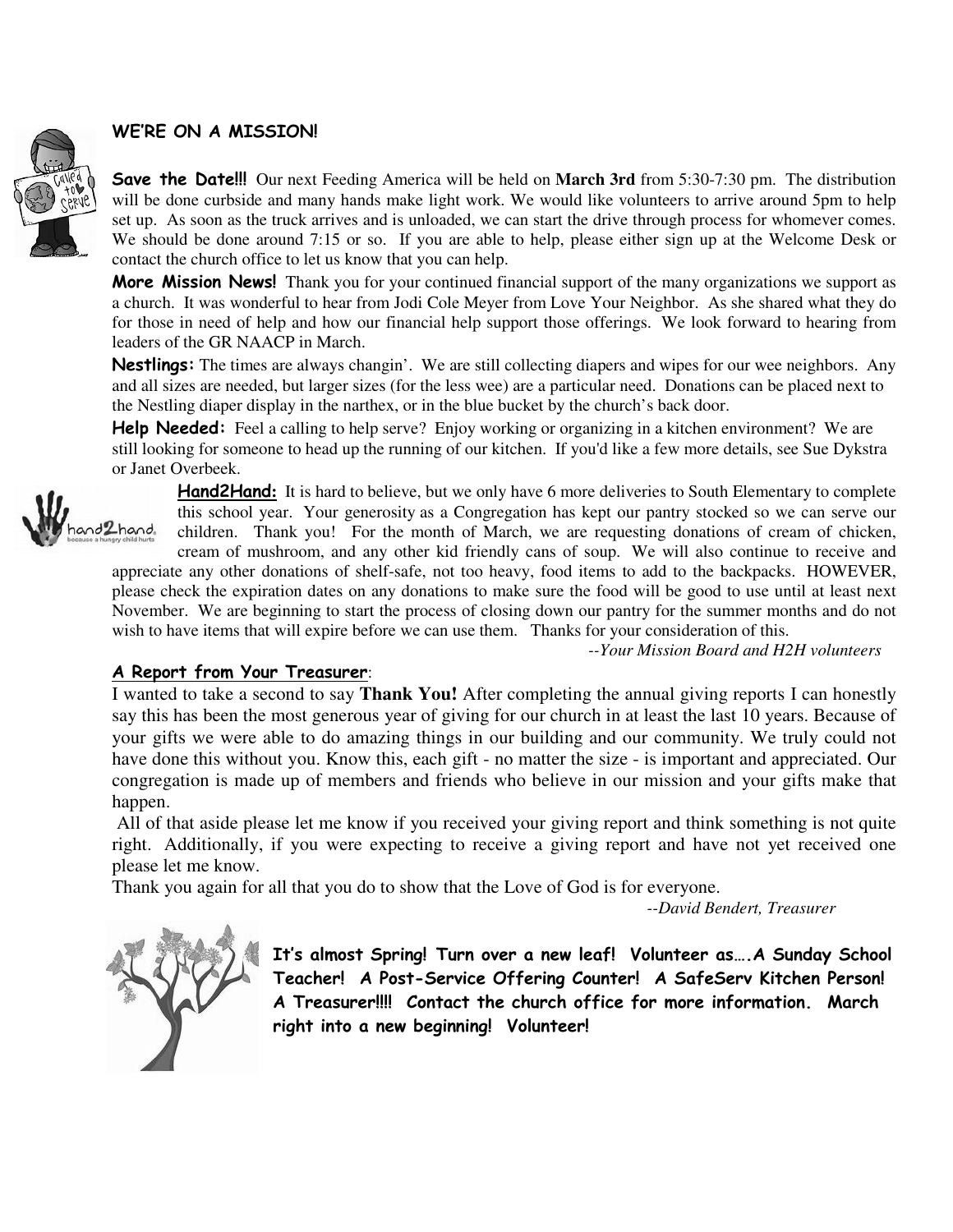| Happy Birthday!         | Happy Birthday!     | <b>Happy Anniversary!</b>  |
|-------------------------|---------------------|----------------------------|
| Pat Menkveld<br>3/1     | 3/12 Alona Dulaney  | 3/12 Howard & Alice Perrin |
| 3/2<br>Kendra Simon     | 3/14 Brecken Fitton | 3/13 Duane & Cathy Hogle   |
| 3/4<br>Denise Fisher    | 3/15 Tom DeYoung    | 3/28 Mike & Sue Dykstra    |
| 3/7<br>Mary Kleinheksel | 3/15 Derek Leshan   |                            |
| 3/7<br>Bradyn Sikkema   | 3/17 Polly Lowing   |                            |
| 3/10 Andrea Fitton      | 3/22 Elliot Wass    |                            |
| 3/10 Karen Keip         | Al Wooton<br>3/30   |                            |
| Jim Simon<br>3/11       |                     |                            |

#### **Please let me know if I miss your day or have the wrong date! I'll do better next year! –Ruth Lee**

#### March Calendar

3/1 Basketball 5:30-8:30pm 3/2 Ash Wednesday Service 7pm 3/3 Feeding America 5-7pm 3/6 Worship/145th Anniversary Celebration 10am, Youth Group 11:15, Mission Team 11:15 Basketball 2:30-8pm 3/7 Soccer 5-6pm 3/8 Basketball 5:30-7pm 3/10 Soccer 6-9pm 3/11 NO PICKLEBALL—NEW GYM LIGHTS BEING INSTALLED 3/13 Worship 10am, Council 11:15am, Basketball 2:30-8pm 3/14 Soccer 5-6pm 3/17 Soccer 6-9pm 3/20 Worship 10am, Youth Group 11:15-12:30, Basketball 2:30-8pm 3/21 Soccer 5-6pm 3/22 Summergreen Condo Assoc. 7-9pm 3/24 Soccer 6-9pm 3/27 Worship 10am, Basketball 2:30-8pm 3/28 Soccer 5-6pm 3/31 Soccer 6-9pm



ALSO…Pickleball is…weekdays 8-11, Mon. & Wed. 6-9, AND Saturdays 8-12. On Sundays, thou shalt put down thy paddles and rest.